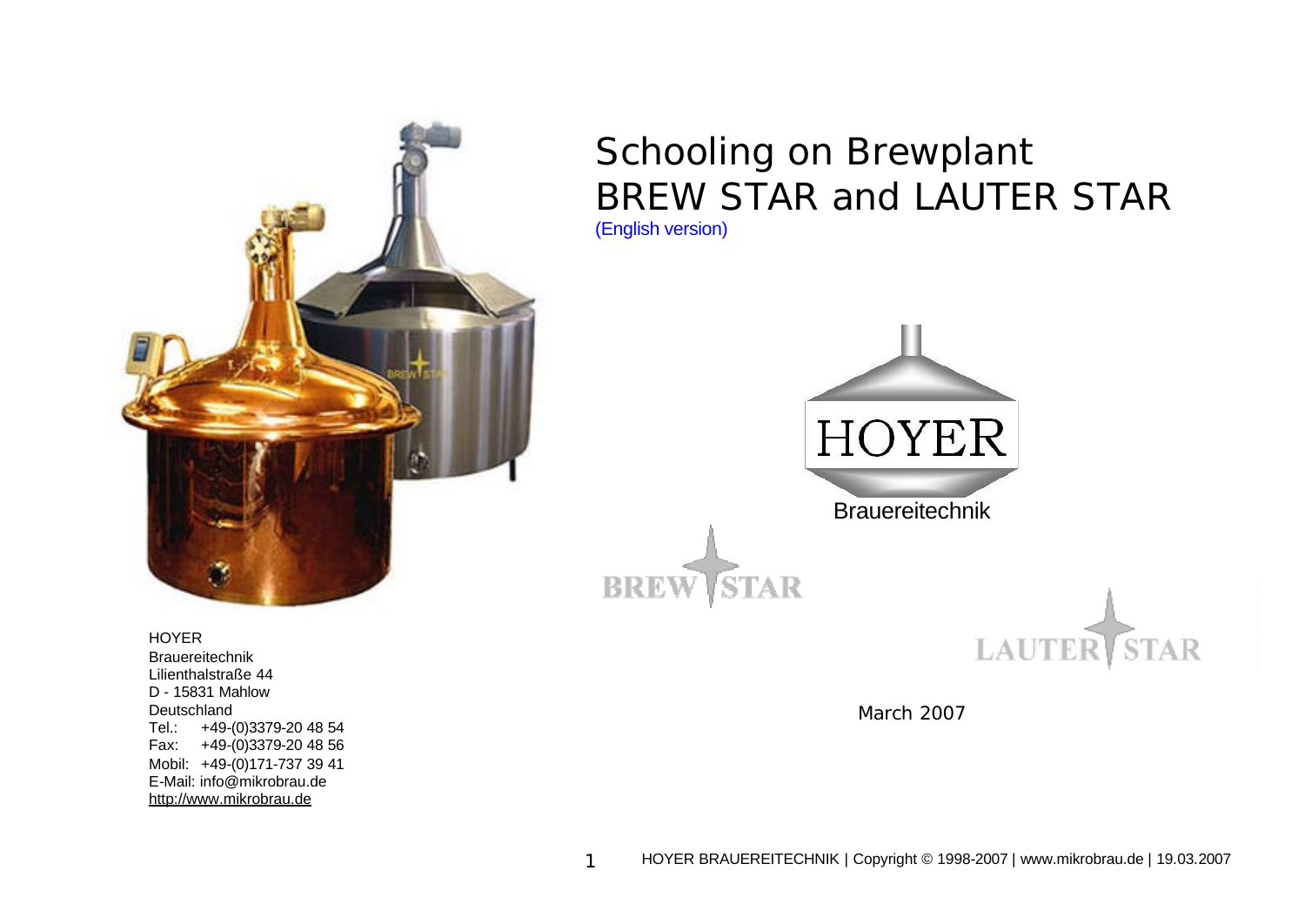# Prepare in the evening on the day before each brew:

- $\Rightarrow$  clean all equipment (wear always gloves)
- $\Rightarrow$  check if water and electricity are available
- ⇒ connect a water counter to C1
- $\Rightarrow$  boil 10 hl water (1000 l) in BREW STAR P1000E
- $\Rightarrow$  grind your malt
- $\Rightarrow$  print out your brewing protocol (form)
- ⇒ check and prepare your measuring instruments (e.g. refractometer)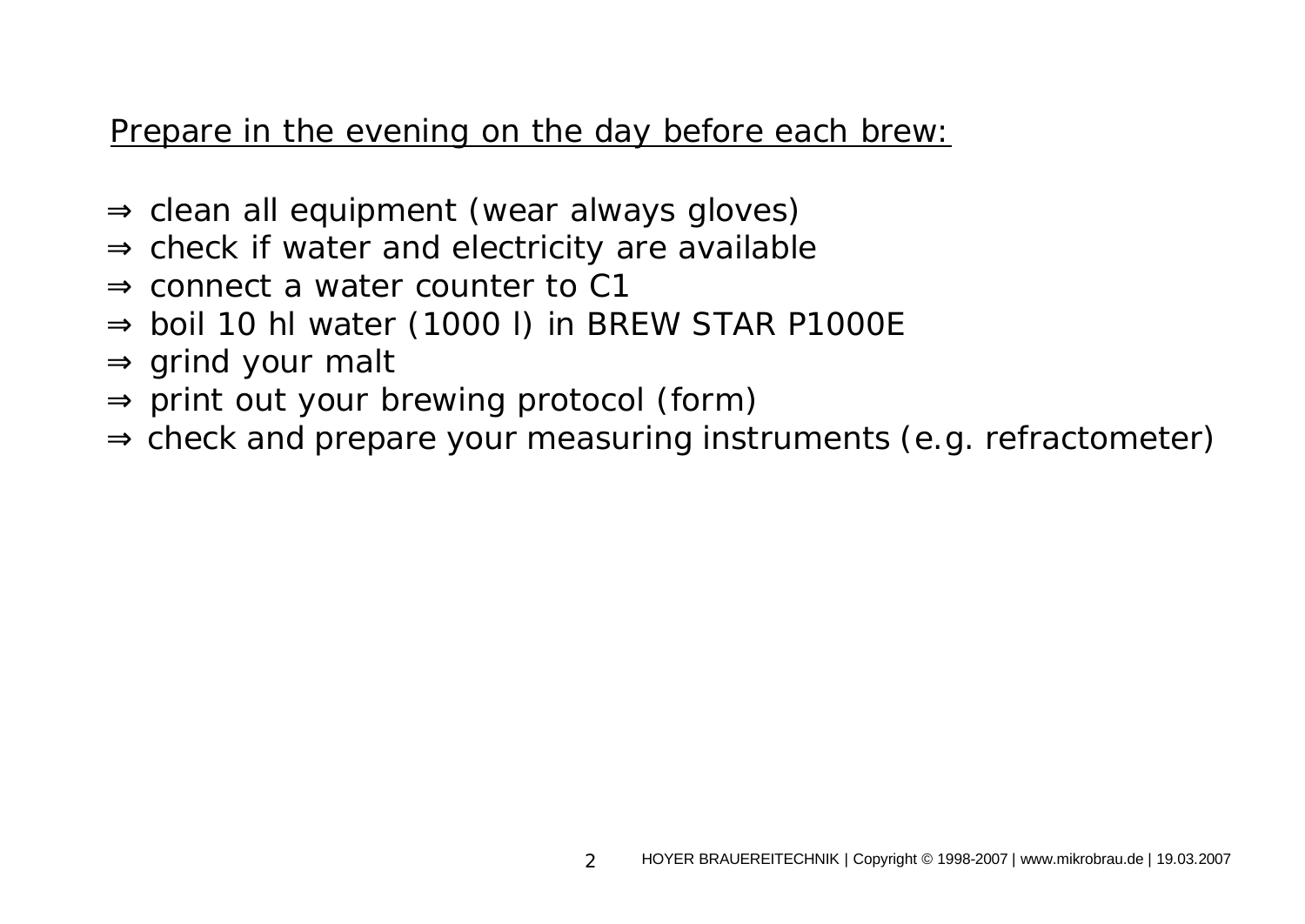#### Placing the Brewplant into the Brewhouse room:

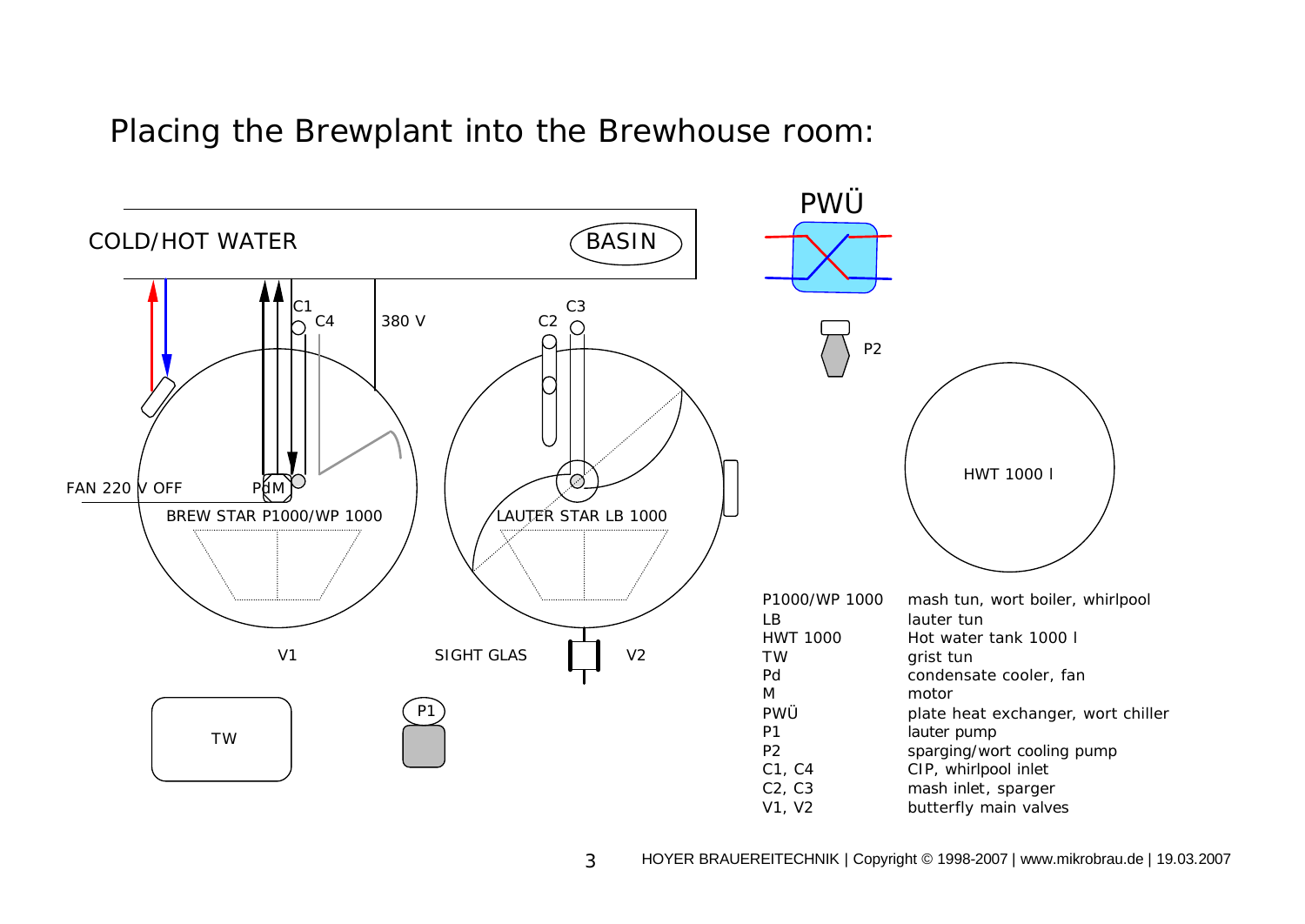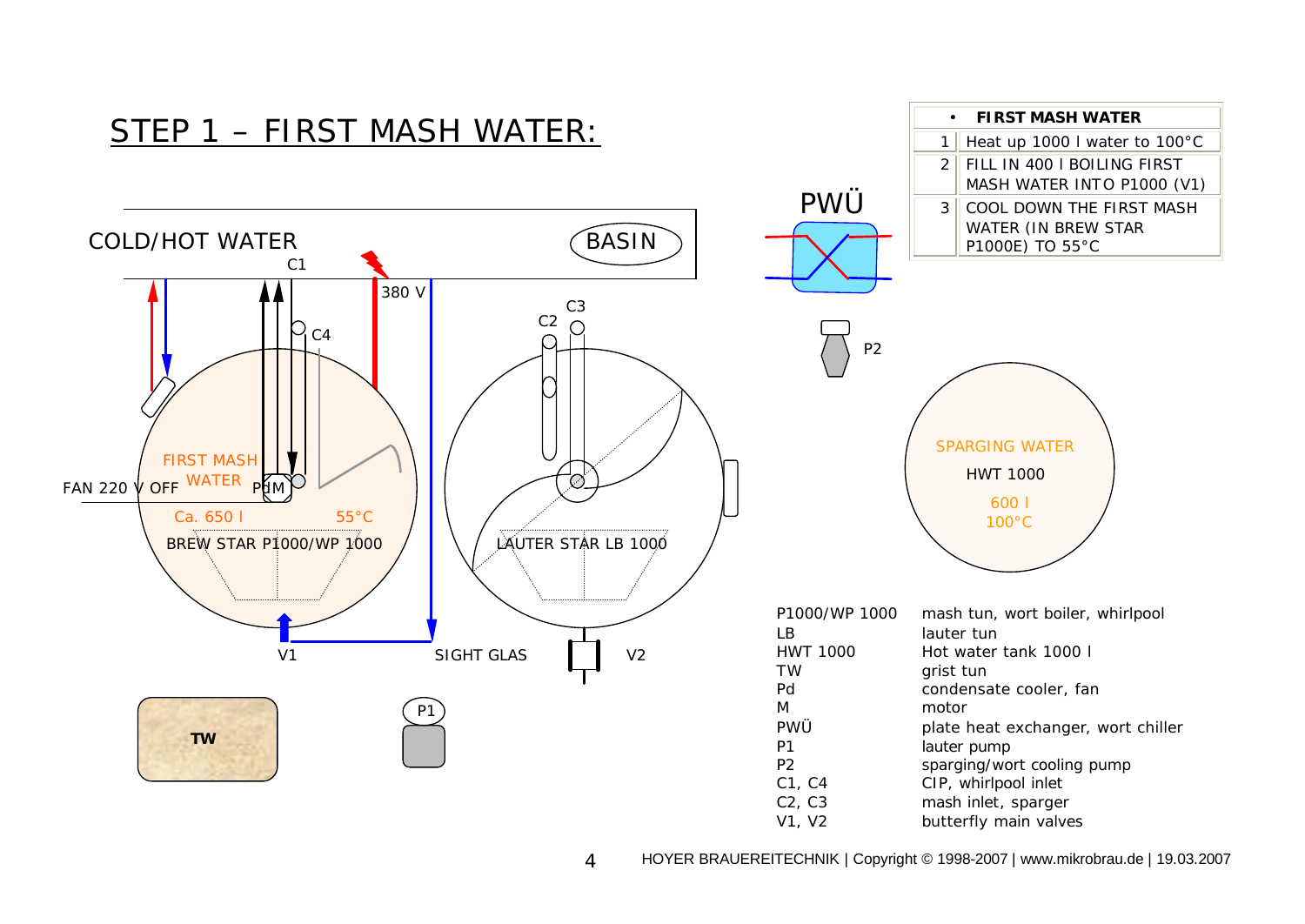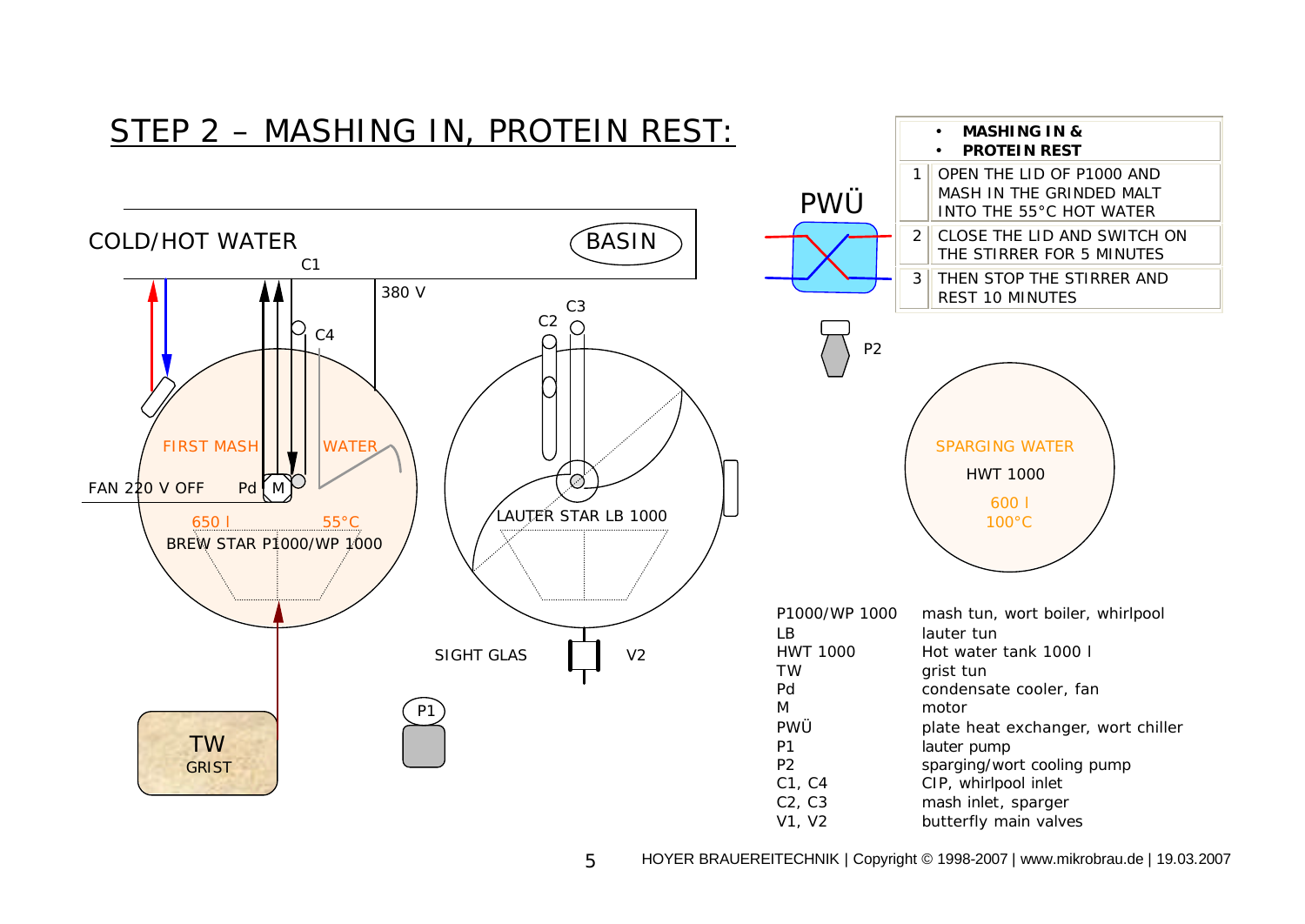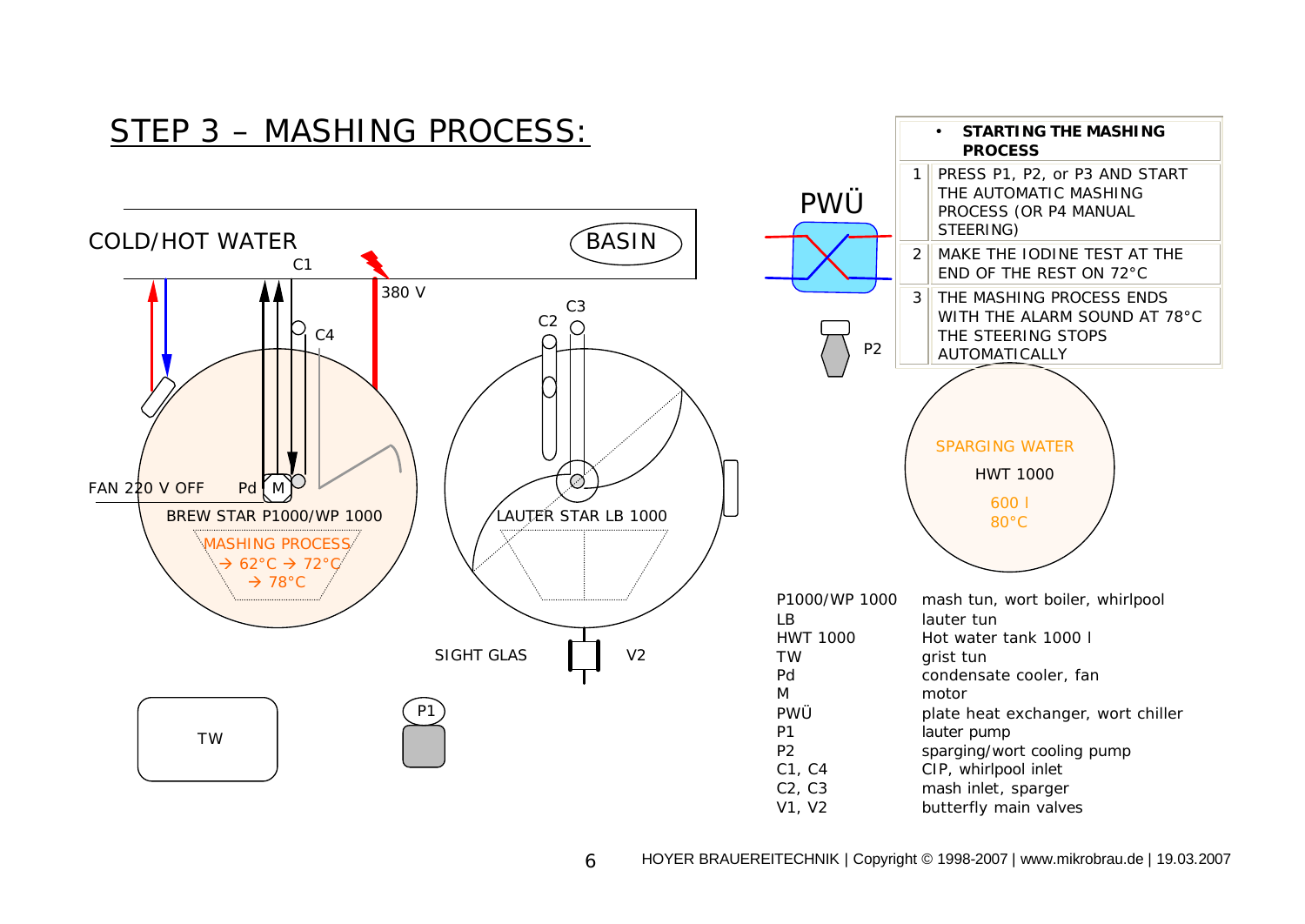

7 HOYER BRAUEREITECHNIK | Copyright © 1998-2007 | www.mikrobrau.de | 19.03.2007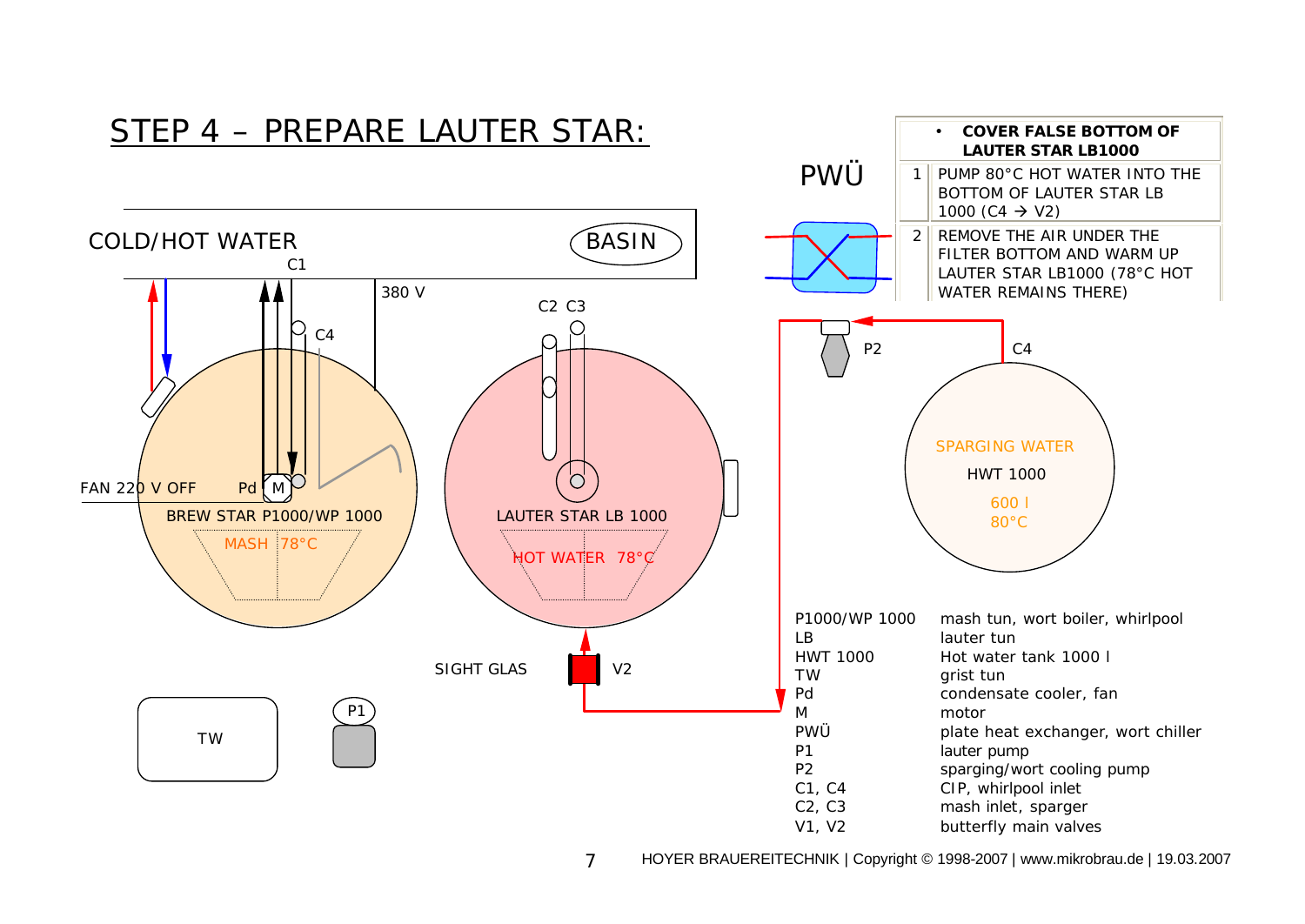![](_page_7_Figure_0.jpeg)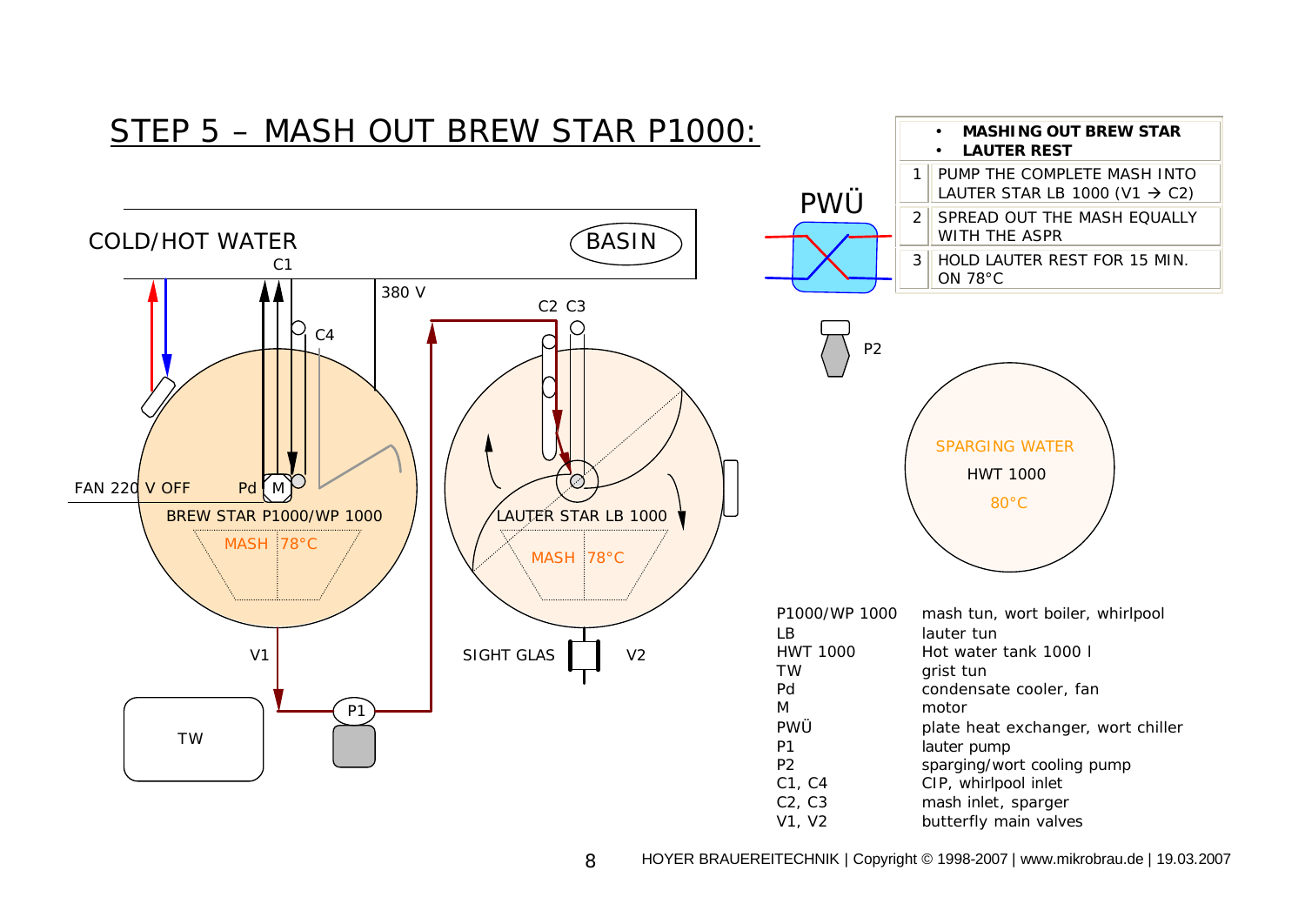![](_page_8_Figure_0.jpeg)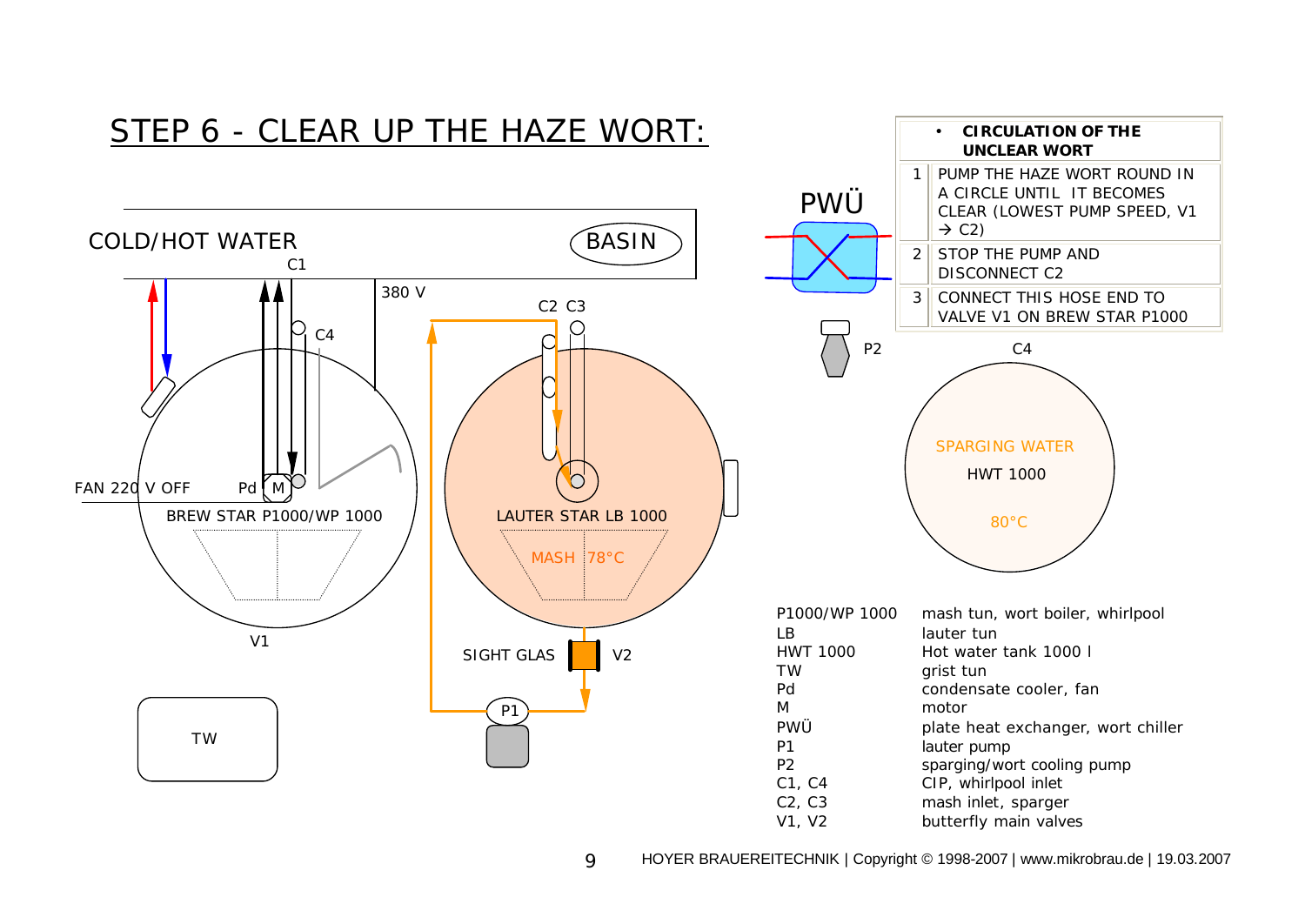![](_page_9_Figure_0.jpeg)

10 HOYER BRAUEREITECHNIK | Copyright © 1998-2007 | www.mikrobrau.de | 19.03.2007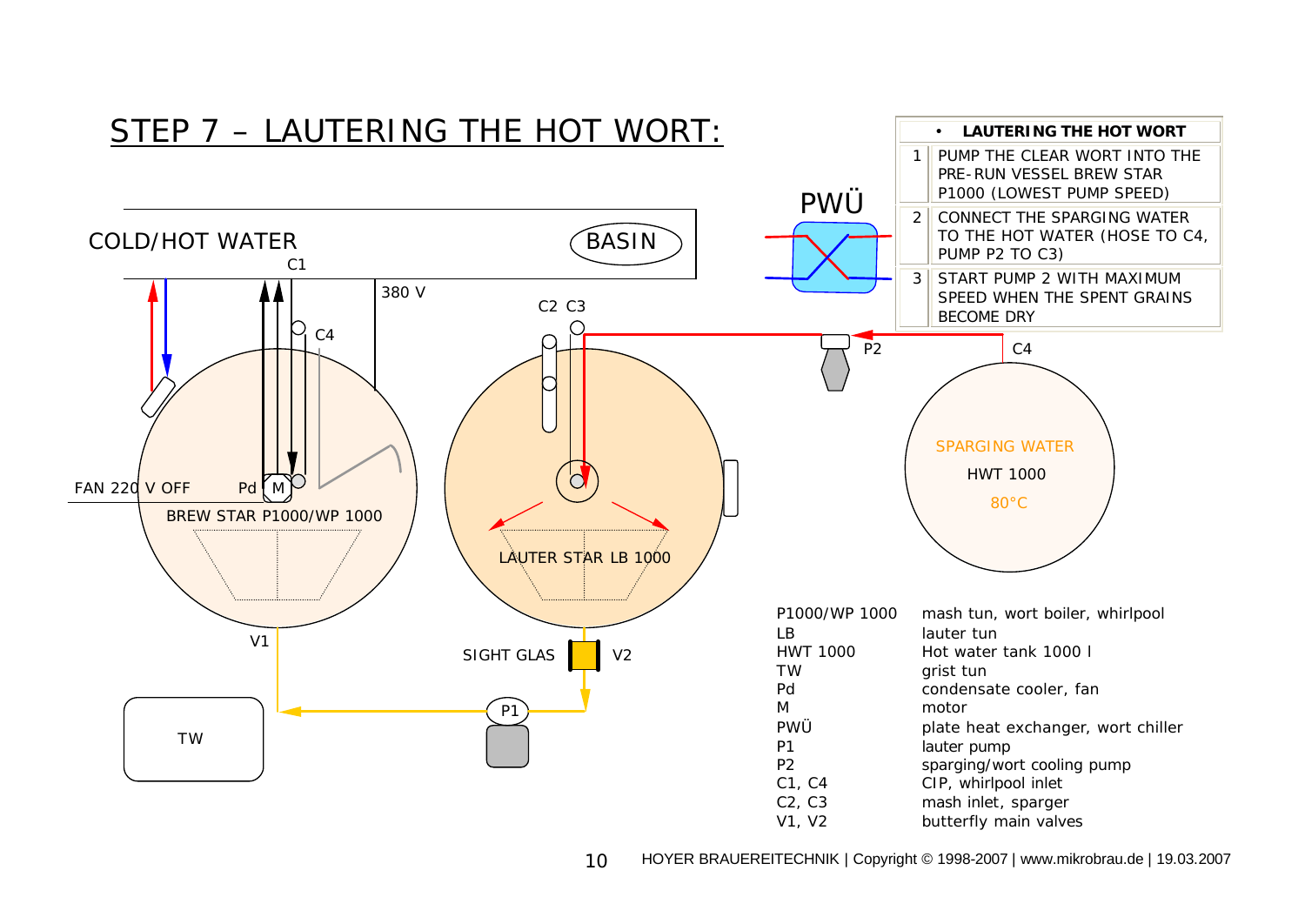![](_page_10_Figure_0.jpeg)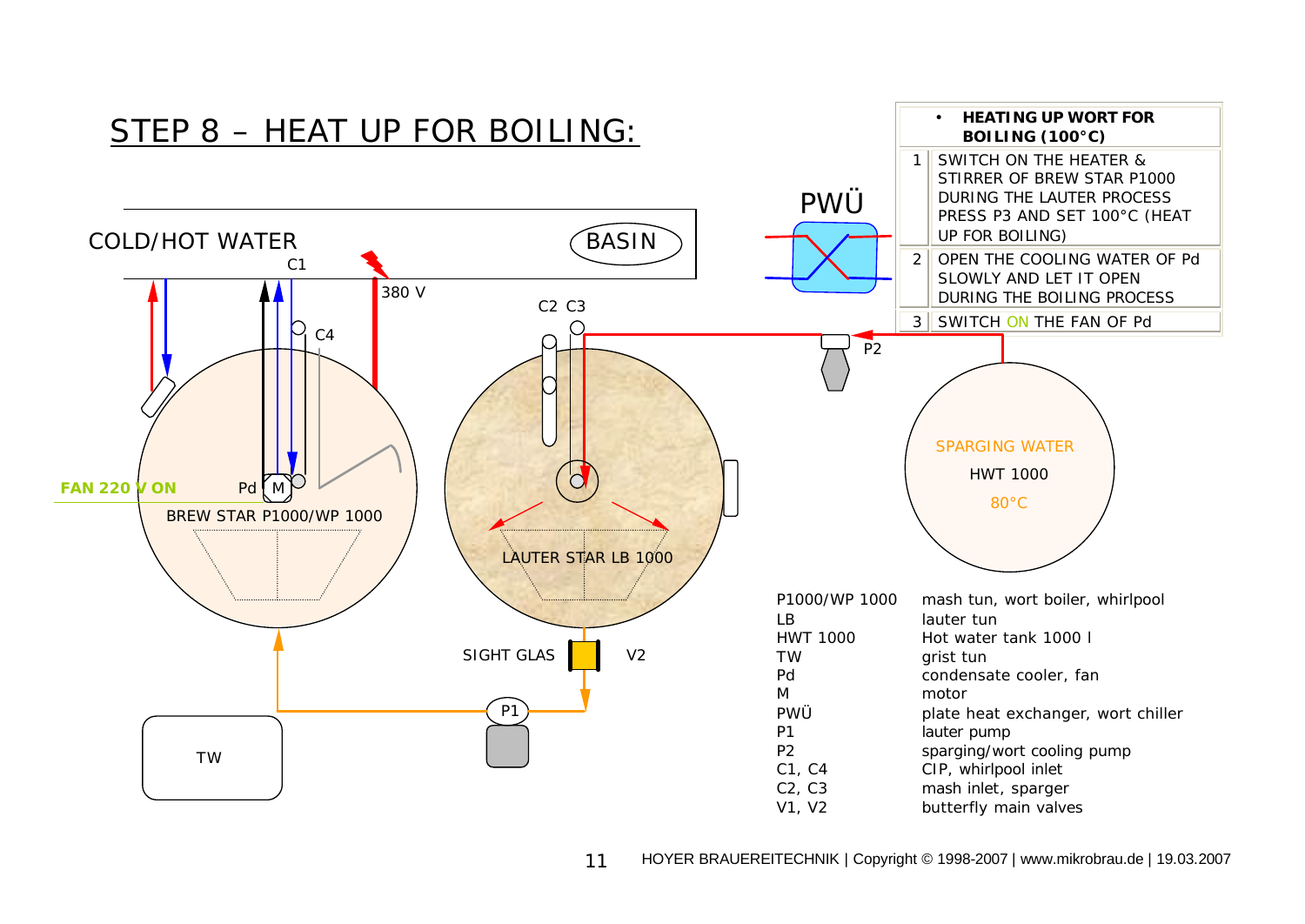![](_page_11_Figure_0.jpeg)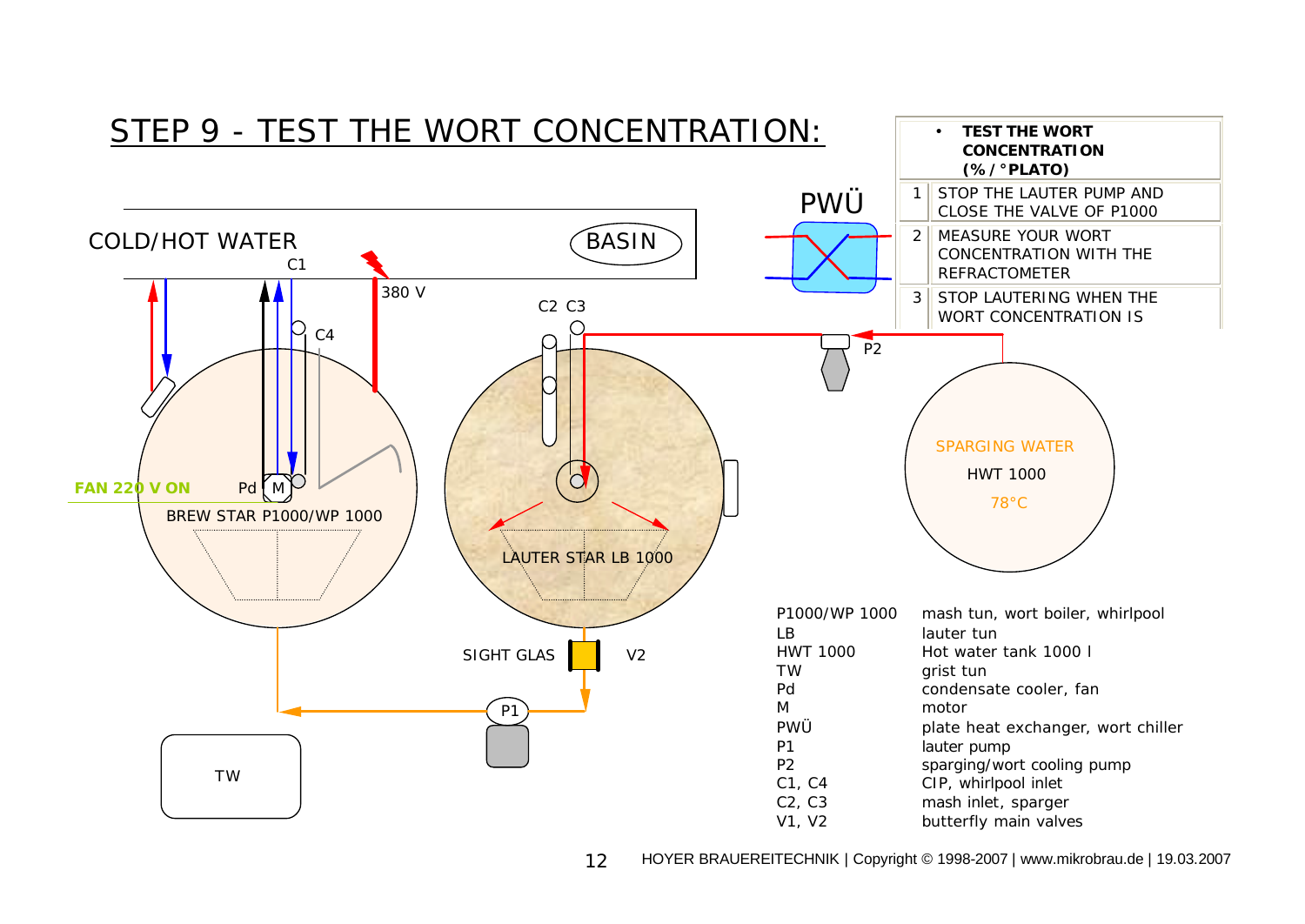![](_page_12_Figure_0.jpeg)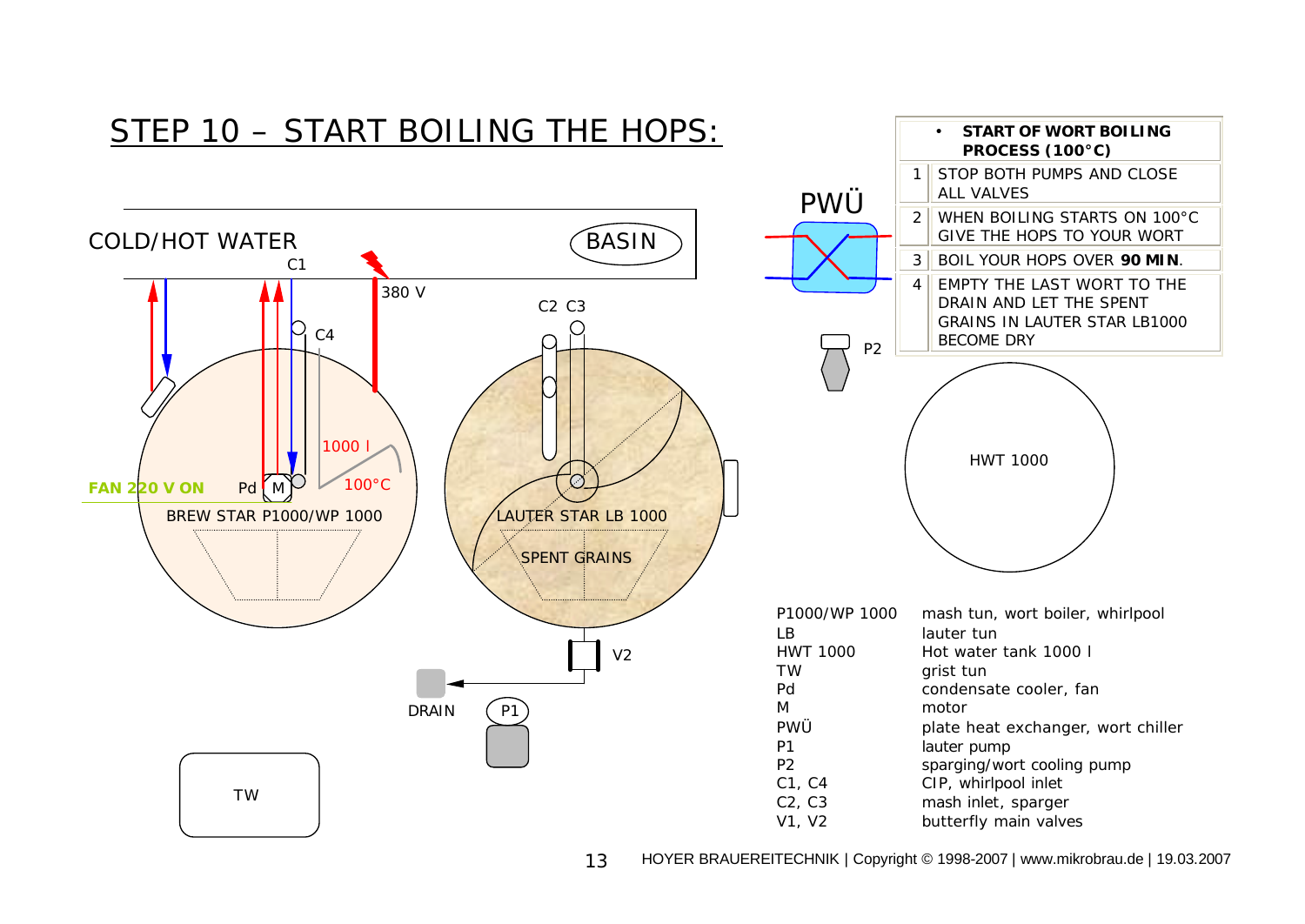![](_page_13_Figure_0.jpeg)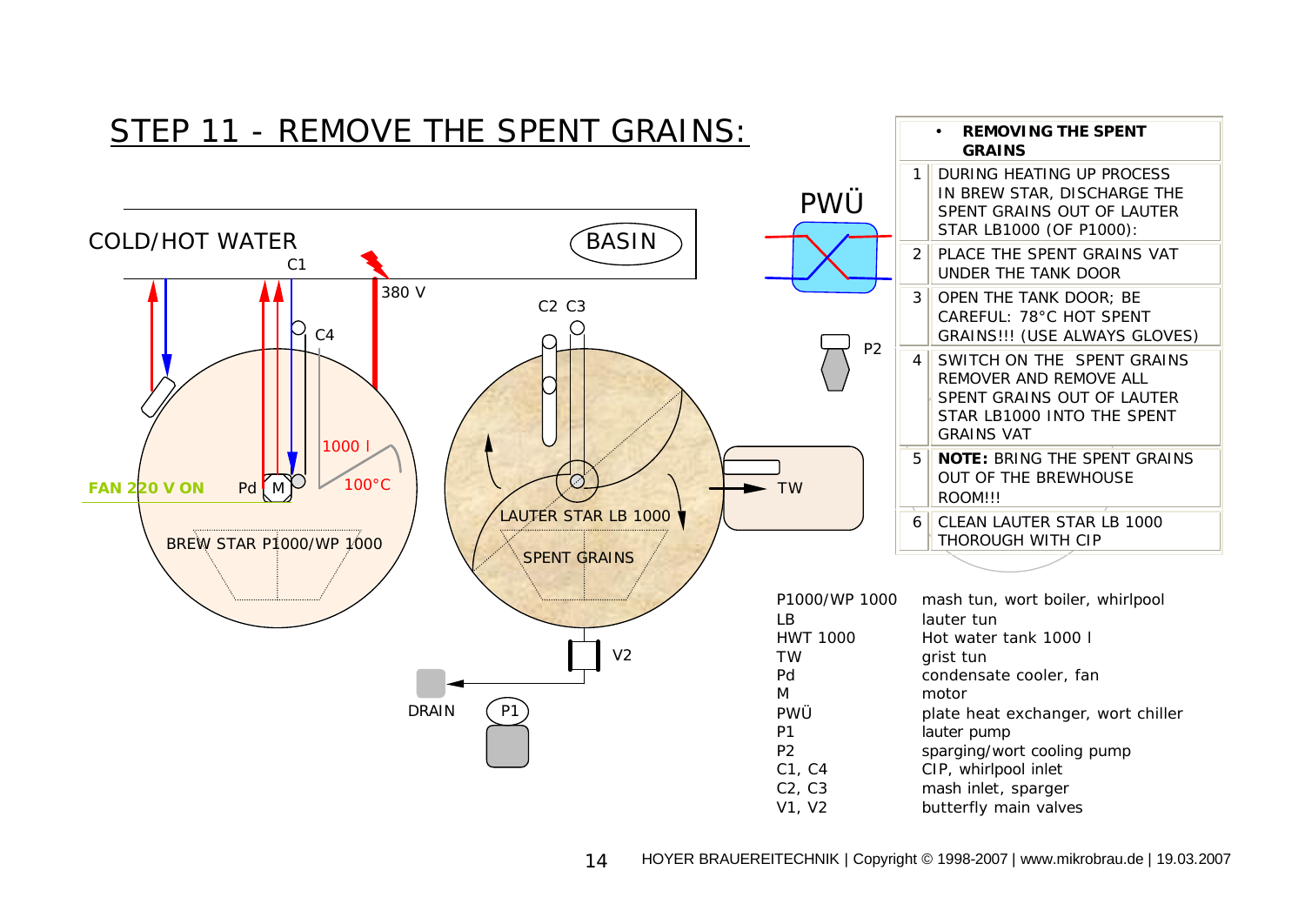![](_page_14_Figure_0.jpeg)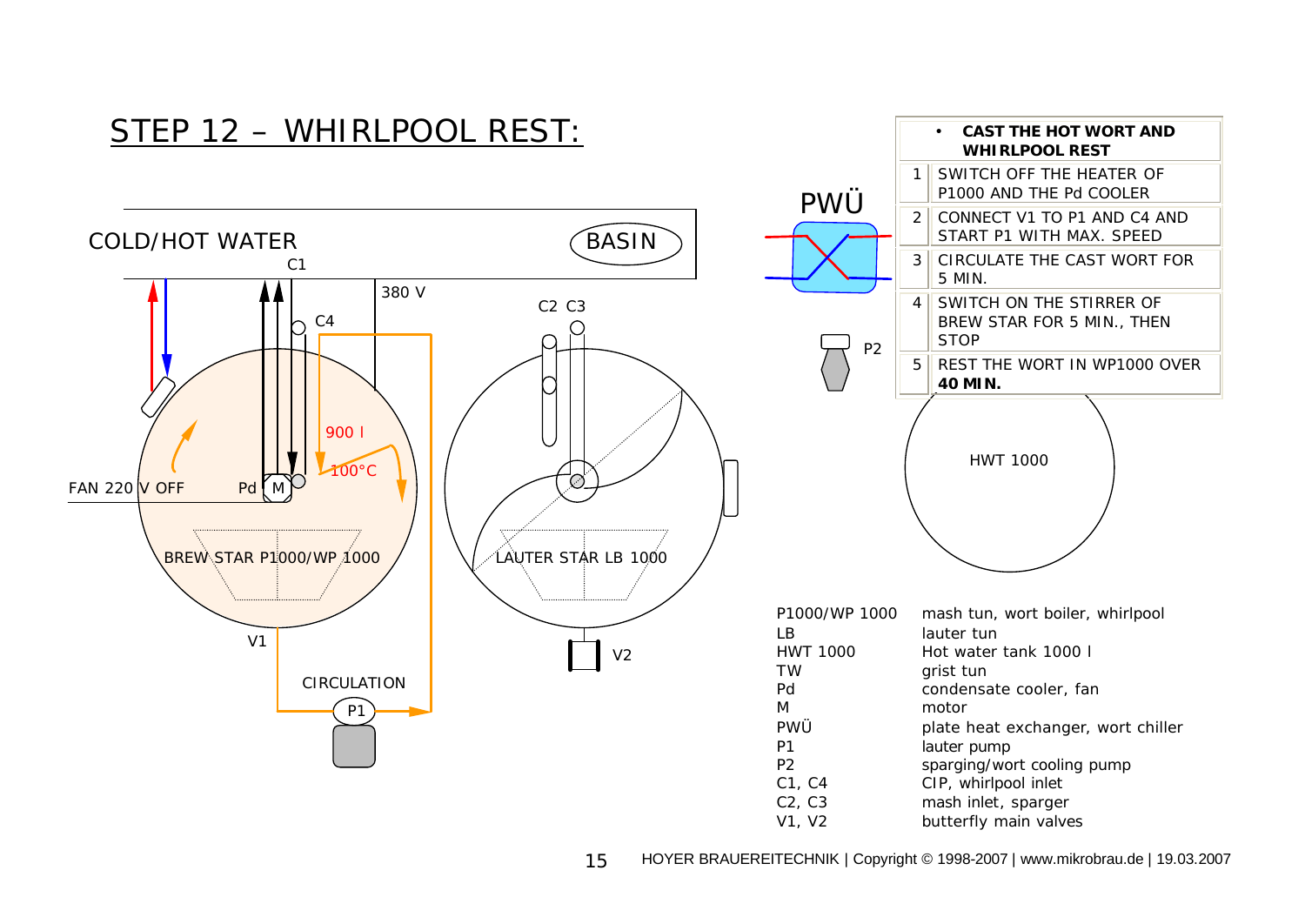![](_page_15_Figure_0.jpeg)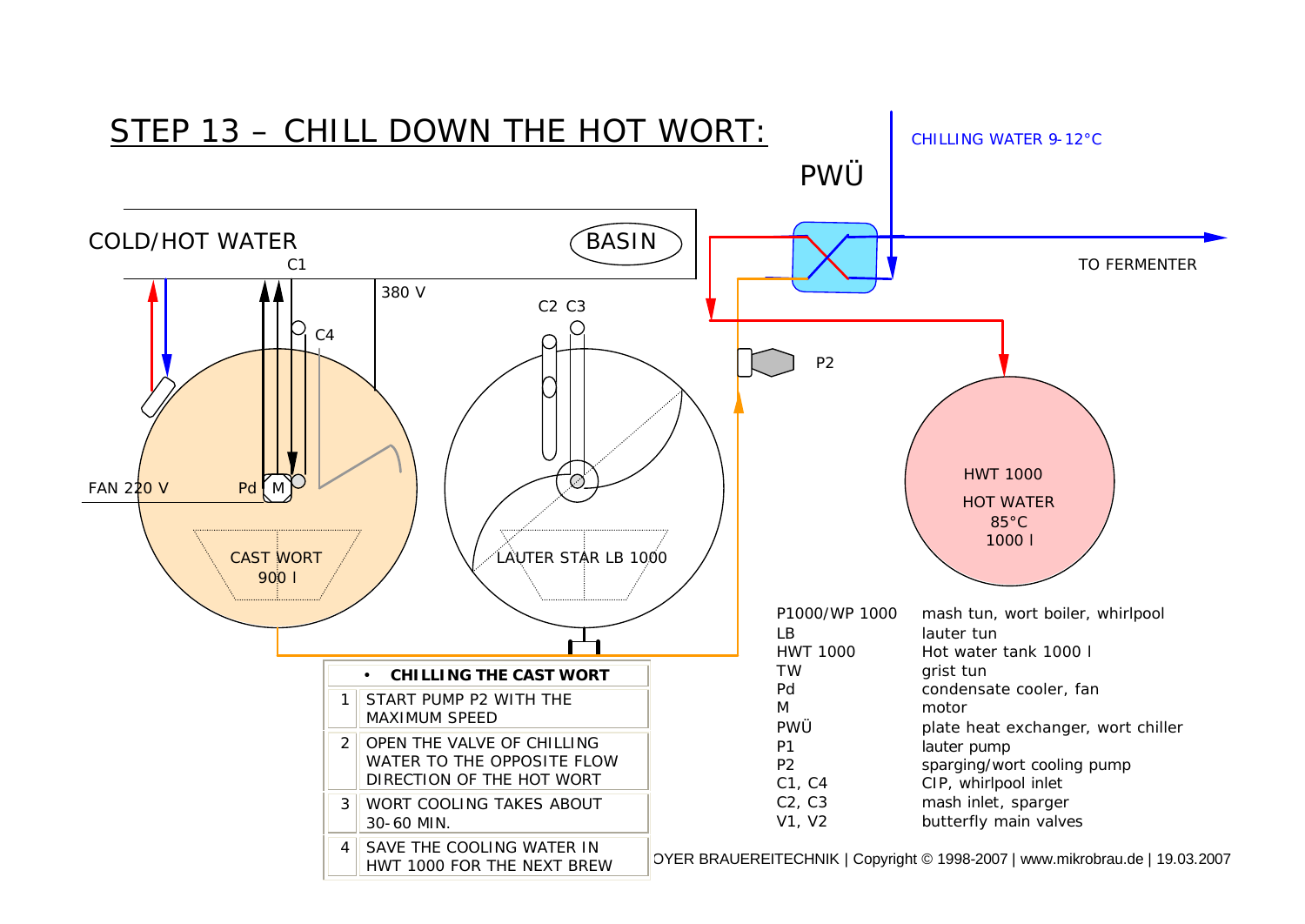### STEP 14 – AERATION OF COLD WORT & PITCHING THE YEAST:

## ATTENTION: THE FERMENTING TANK MUST BE "STERILE"

![](_page_16_Figure_2.jpeg)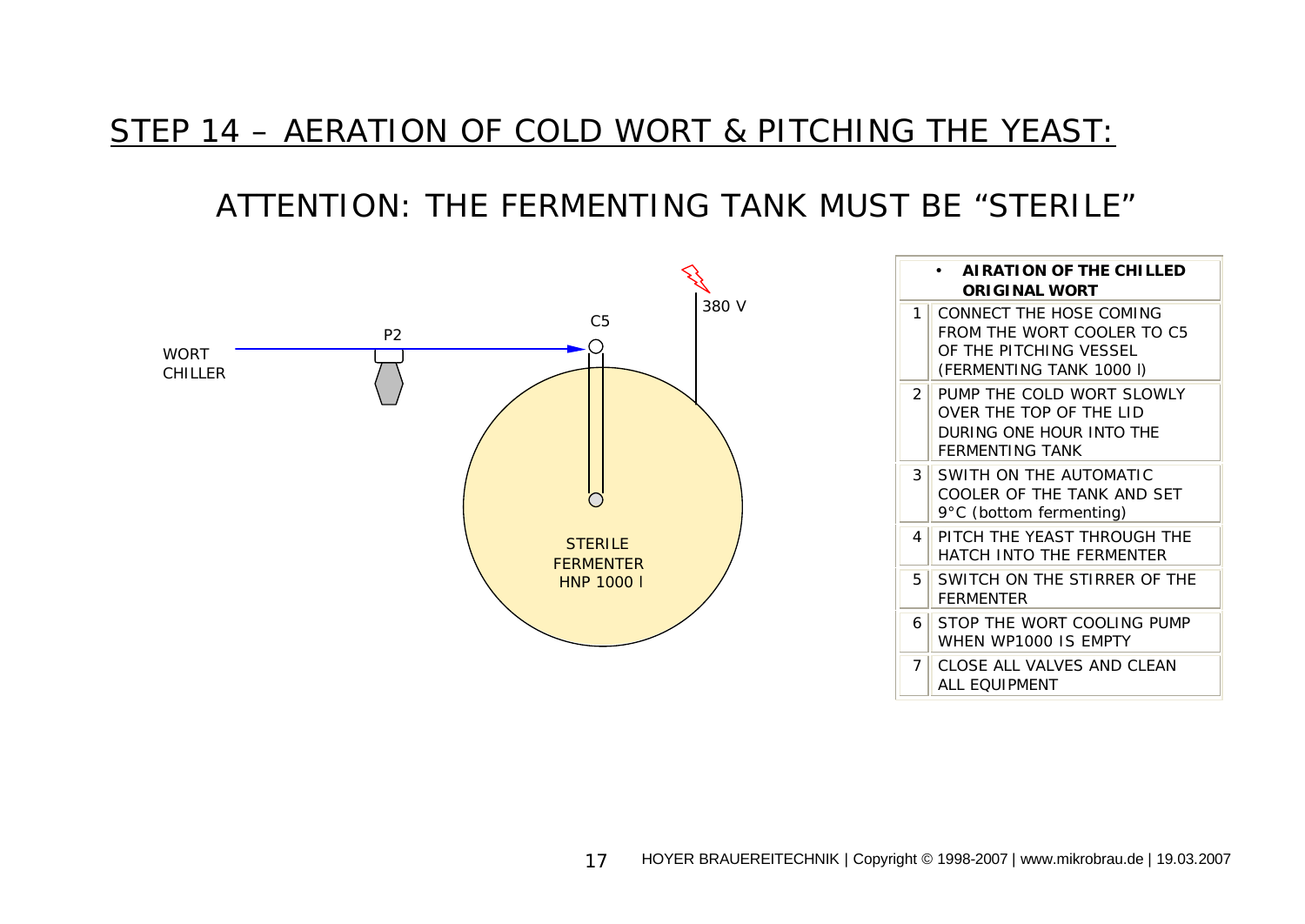#### STEP 15 - THE FERMENTING PROCESS:

- ⇒ ABOUT 8-12 HOURS AFTER PITCHING THE YFAST THE WORT STARTS CREAMING
- $\Rightarrow$  CONTROL THE FERMENTING PROCESS OVER max. 7 DAYS (9 $^{\circ}$ C, BOTTOM FERMENTING)
- $\Rightarrow$  ATTENTION: NEVER OPEN THE LID AND NEVER GET IN TOUCH WITH THE WORT TO AVOID MICROBIOLOGICAL CONTAMINATION !
- $\Rightarrow$  MEASURE THE YOUNG BEER AFTER 7 DAYS (IT MUST NOT BE UNDER 5 % Es)
- ⇒ TUNNAGE THE YOUNG BEER WHEN 5 % Es HAS REACHED AND PUMP IT INTO THE STERILE STORAGE TANK OR INTO KEGS